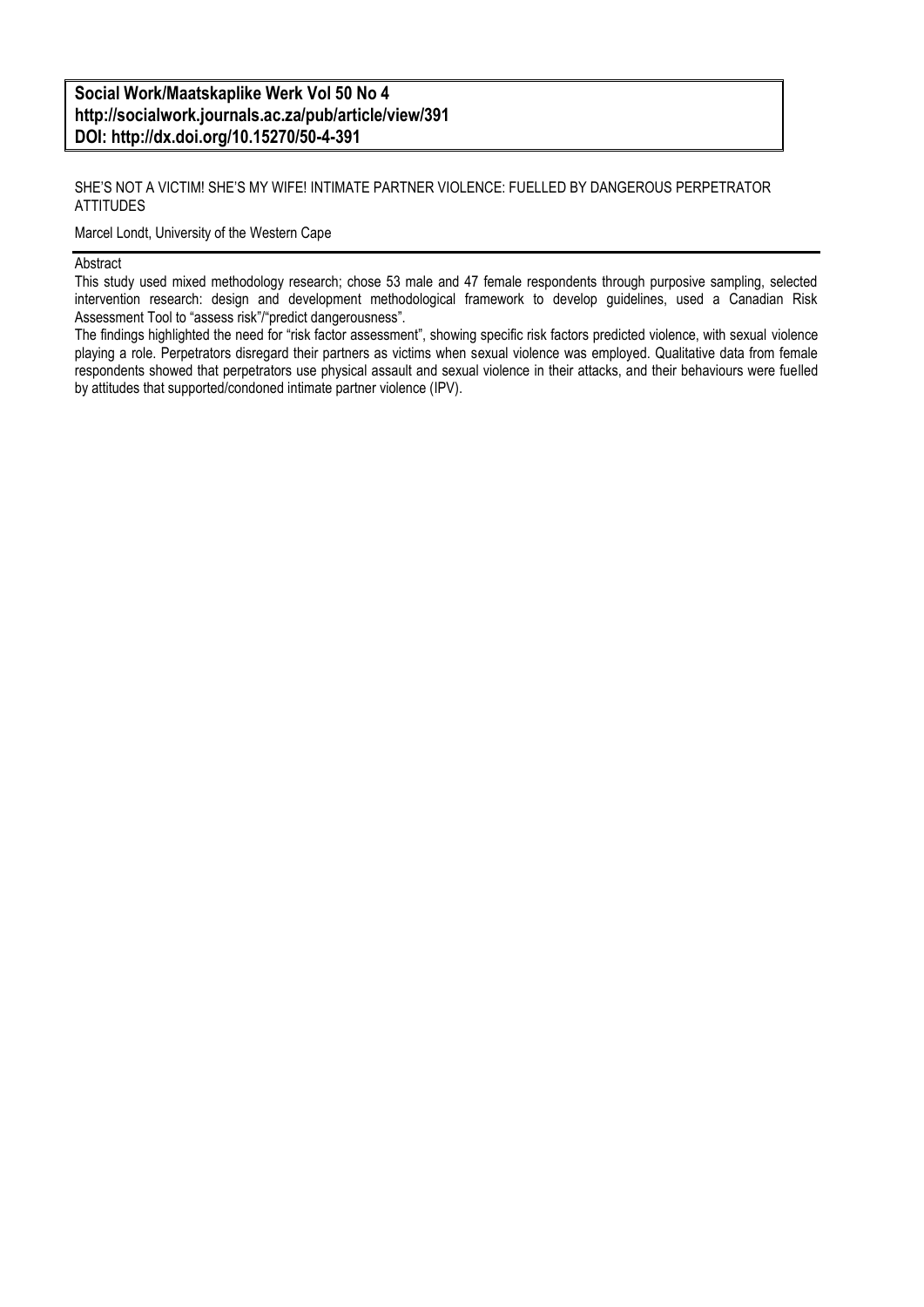# **SHE'S NOT A VICTIM! SHE'S MY WIFE! INTIMATE PARTNER VIOLENCE: FUELLED BY DANGEROUS PERPETRATOR ATTITUDES**

#### **Marcel Londt**

## **INTRODUCTION**

Intimate partner violence (IPV) is a significant public health problem and, in addition to the immediate impact, IPV has lifelong consequences for the victims. Breiding, Chen and Black (2014) showed in the national survey completed in the USA in 2011 that IPV is a significant public health matter that includes physical violence, sexual violence, stalking and psychological aggression (including coercive tactics) by a current or former intimate partner.

The outcome of this survey concurs with earlier studies confirming that victims of IPV often report a range of acute and chronic mental and physical health conditions (Garcia-Moreno, Jansen, Ellsberg, Heise & Watts, 2006). Studies show that death and injury are not the only consequences of intimate partner violence (Black, Basile, Breiding, Smith, Walters, Merrick & Chen, 2011; Coker, Smith & Fadden, 2005; Coker, Davis, Arias, Desai, Sanderson, Brandt & Smith, 2002).

Ganley (1995) formalised the first succinct definition of what intimate partner violence is and also articulated the main concepts behind the definition. Most definitions of domestic violence highlight the abuse of power, the domination, coercion, intimidation and victimisation of one person by another through physical, sexual or emotional means within an intimate relationship. Definitions also describe IPV as a pattern of assaultive and coercive behaviours, including physical, sexual and psychological attacks, as well as economic coercion, used by adults or adolescents against their intimate partners. The following key elements of what constitutes intimate partner violence are recognised by most authors addressing IPV and related aspects:

- Risky/dangerous conduct perpetrated by adults or adolescents against their intimate partners in current or former dating, married or cohabiting relationships of heterosexuals, gay men and lesbians;
- A pattern of assaultive and coercive behaviours, including physical, sexual and psychological attacks, as well as economic coercion;
- A pattern of behaviours including a variety of tactics some physically injurious and some not, some criminal and some not – carried out in multiple or daily episodes;
- A combination of physical attacks, terrorist acts, and controlling tactics used by perpetrators that result in fear as well as physical and psychological harm to victims and their children;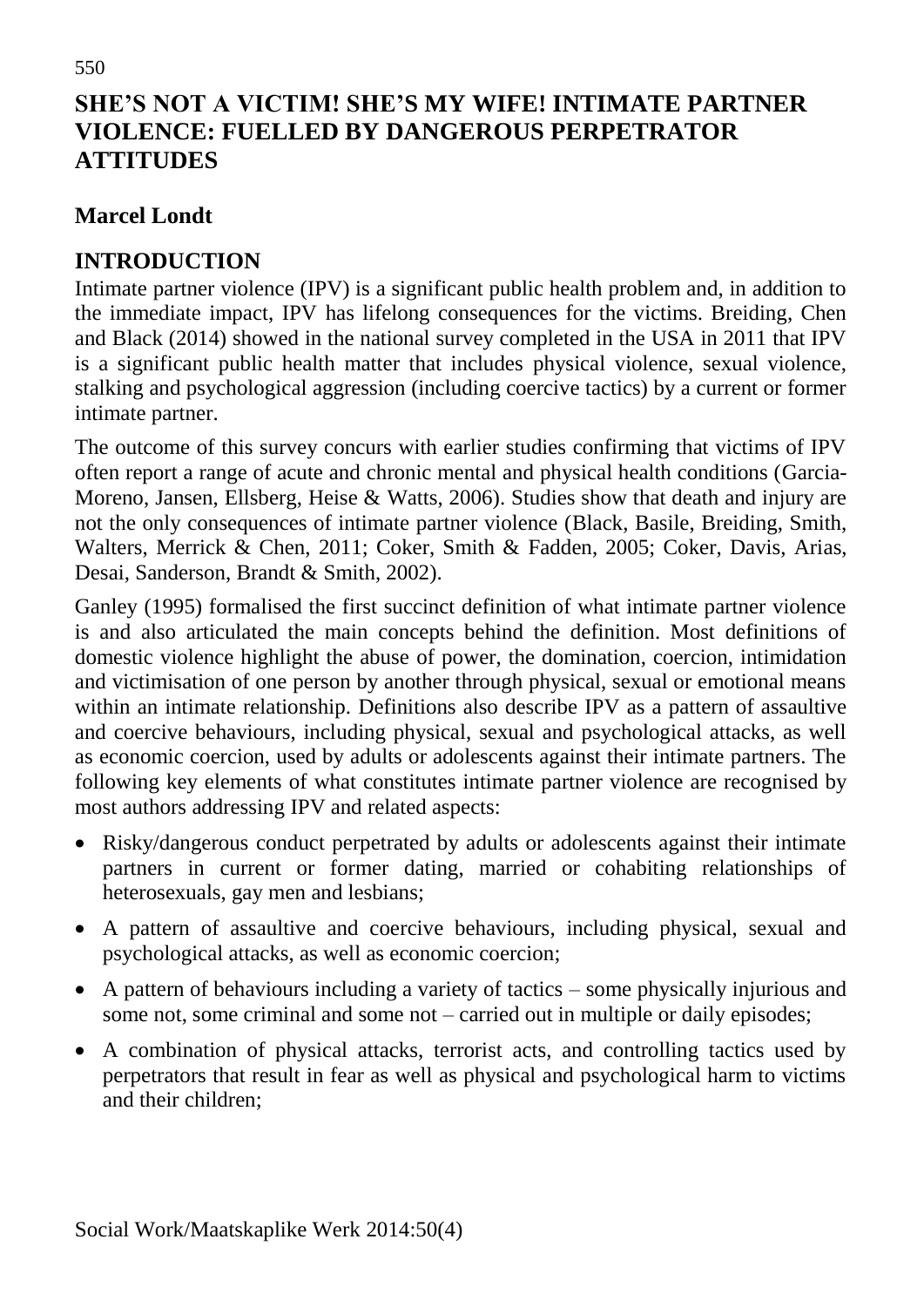A pattern of purposeful behaviour, directed at achieving compliance from or control over the victim (Breiding, Black & Ryan, 2008; Ganley, 1995; 2009; Logan & Cole, 2007; Randall, 1990).

Nevertheless there are legal definitions for intimate partner violence and in this instance the Domestic Violence Act No. 116 of 1998 in South Africa applies. The South African legislation defines intimate partner violence as including: physical, sexual, emotional, verbal, psychological, economic intimidation, harassment, stalking, damage to property, entry into the complainant's property without consent, or any other controlling behaviours towards the complainant that may cause damage or imminent harm to the safety, health or protection of the complainant.

Intimate partner violence inevitably occurs within an intimate relationship where both the perpetrator and the victim are known to each other and have either been or are still in an intimate relationship of some sort (Hancox, 2012).

Recent guidelines developed by the WHO for health care workers acknowledged again that women experience more sexual violence, more severe physical violence, and more coercive control from male partners (WHO, 2013). The earlier multi-country study on women's health and intimate partner violence showed that the lifetime prevalence of physical or sexual partner violence, or both, varied between 15% and 71% in 10 countries (Garcia-Moreno *et al.,* 2005).

Many researchers concur that women are expected to be submissive and sexually available to their intimate partners at all times (Breiding *et al*., 2014; Hancox, 2012). Often it is considered both a right and an obligation for men to use violence in order to "correct" or chastise women for perceived transgressions (Hogue, Hogue & Kader, 2009). These transgressions may include a reluctance to engage in sexual activities with their partner. Perpetrators may sexually assault their victims by subjecting them to pornographic images or material against their wishes or verbal degradation during sex (Caringella-MacDonald, 1997). Some perpetrators use sexual violence as a primary choice of intimidation and harm to batter their victims. Sexual battering may include pressured sex when the victim does not want to have sex, coerced sex by manipulation or threat as well as physically forced sex. Hogue *et al*. (2009:34) confirm that "there are some health facility-based studies in South Africa" which show that more than half (55%) of pregnant women experience physical/sexual violence in their lifetime.

Victims may also be forced by the perpetrator to engage in sexual activities that they find humiliating, painful or unnatural (Kiely, Ayman, El-Mohandes, Gantz & McFarlane, 2010). Outcomes of several studies support the accounts of victims that their intimate partners forced sex either immediately after the birth of an infant or that they were forced to continue with a pregnancy that occurred as a result of marital rape (Campbell, Garcia-Moreno and Sharps, 2004; Hancox, 2012).

Bergen (1995:117) states that wife rape has historically not been seen as a problem, yet it is estimated that 14% to 25% of women experience forced sex at least once during their marriages. She further concludes that rape may be the most common form of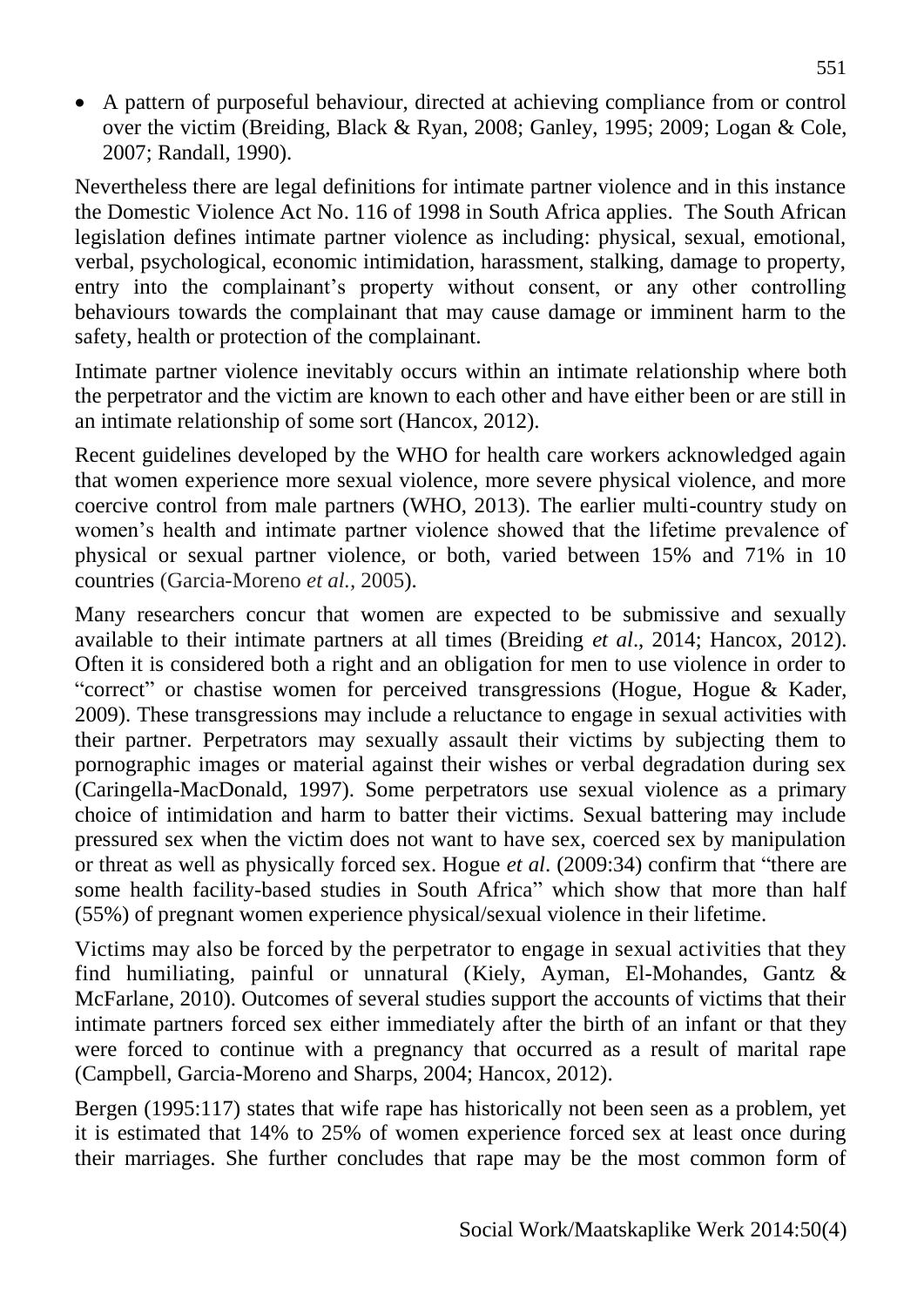sexual assault by a violent intimate partner. Hancox (2012) concurs with this in her South African study on marital rape

The overall message from the perpetrator to the victim is that they have no control or say over their own bodies or sexual pleasure (Washington & Tallis, 2012). However, a pressing concern is what those factors are that contribute to or maintain the beliefs, values or attitudes that the perpetrator may hold that accounts for this level of violence towards their intimate partner. From most studies and victim statements, it is clear that IPV constitutes more than an isolated, involuntary response to an act of provocation. A study identifying perpetrator risk factors showed that there may be a linkage with the attitudes and belief systems that condone IPV and the perpetrator repeating the behaviours described (Londt, 2014). This paper draws from that study to explore whether the attitudes or belief systems that are identified with perpetrators of IPV are demonstrated in the sexual violence and use of sexual jealousy to exert control or power over their partners.

#### **BACKGROUND**

The study on which this paper is based described specific risk factors that could influence the batterer intervention efforts (Londt, 2014). In terms of the study referred to, risk factors were identified and used to develop guidelines for intervening with IPV. The initial study used the mixed method research (Cresswell, Klassen, Clark & Smith, 2011) and employed the Rothman and Thomas Intervention Research framework (1994); it used a sample of 53 male respondents and 43 female respondents. An existing instrument, called the Spousal Assault Risk Assessment (SARA), was then adapted to explore known risk factors with perpetrators of IPV. The findings of this study showed that perpetrators exposed to childhood violence, with a history of violent behaviour, are impulsive, have poor anger management skills, will use intimate violence in their relationships and ignore/violate protection orders.

However, the focus of this paper will be on analysing and describing the qualitative findings of the 47 female respondents in the initial study. The qualitative data will be used to explore the issue of physical violence, sexual violence, use of sexual jealousy and the possibility that the perpetrator holds attitudes that condone or support IPV.

#### **METHODOLOGY**

#### **Goal and objective**

The primary goal of this paper is to explore the linkages between the offence of IPV, the use of sexual assault and jealousy. A secondary goal was to explore the presence of attitudes that condone or support violence in the intimate relationship.

#### **Methodological framework**

Ivankova, Cresswell and Clark (cited in Maree, 2014) state that a mixed methods approach can be used to address different research problems and that it can be used to achieve a comprehensive understanding or to test new theories. For the purposes of the broader study on which this paper is based, both the qualitative and quantitative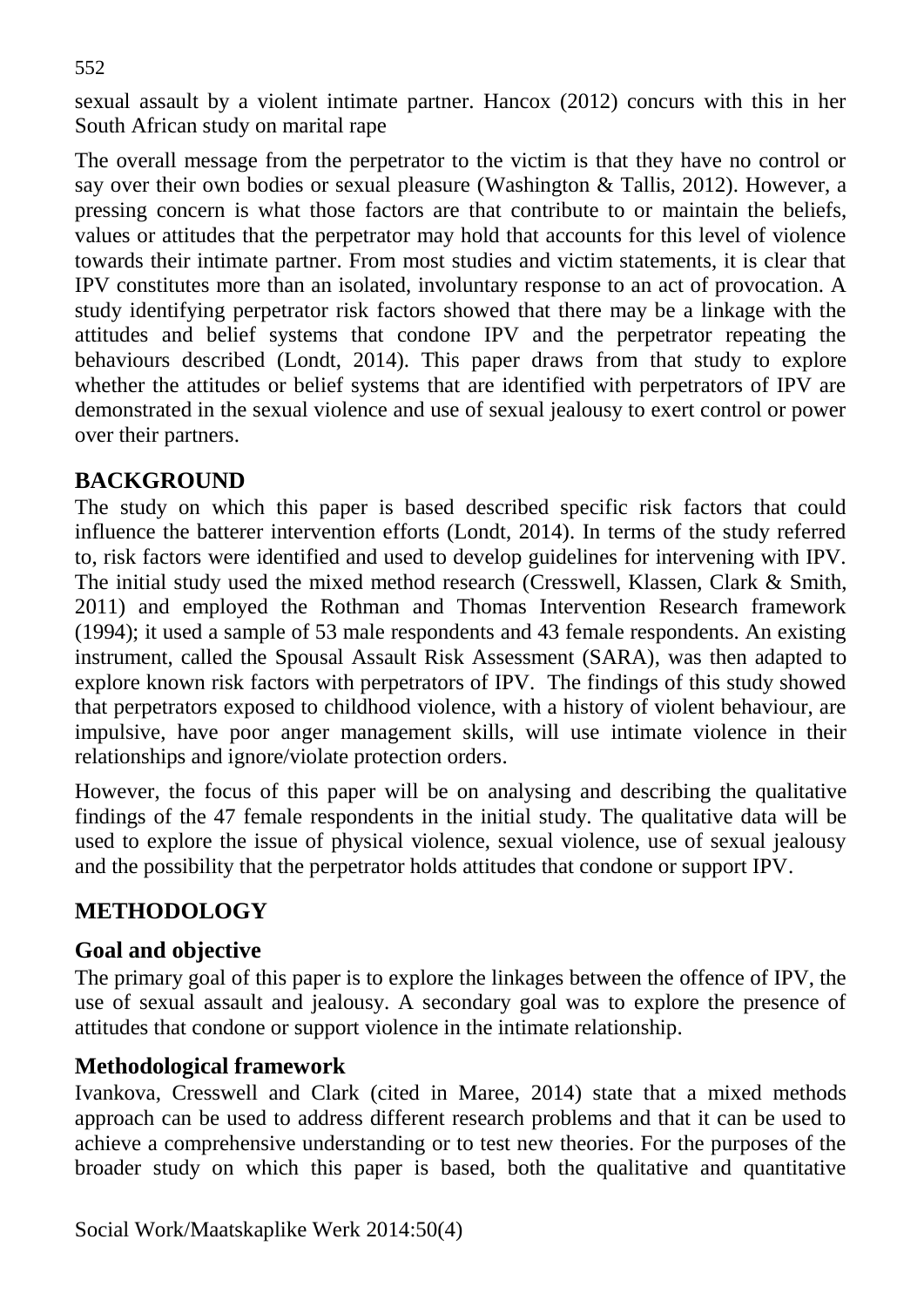methods were used to gather and analyse data. The initial study used the findings to develop guidelines that could inform practice and intervention with IPV.

Using both qualitative and quantitative methods in one study can achieve the identified purposes of a study. However, the qualitative data form the basis for analysis for this current paper and will therefore use the words of the female participants to respond to the research problem.

The intervention research methodological framework (Rothman & Thomas, 1994) was also used in this study to develop guidelines for intervening with IPV. It is often referred to as the behavioural science model, since its objective is to make contributions to the knowledge of human behaviour. Also this applied research methodology provides opportunities to remedy social problems that confronted practitioners (De Vos, Strydom, Fouche & Delport, 2012).

#### **Research instrument**

An existing (Canadian) risk assessment instrument was used in pilot studies to assess whether it could be adapted to a South African context. The Spousal Assault Risk Assessment Guide (SARA), a 20-item instrument – grouped into the following content areas: criminal history; psychological adjustment; spousal assault history; index offence and other considerations – is used to provide a risk assessment/prediction of dangerousness in men who have a history of intimate partner violence. This guide was initially developed by Kropp, Hart, Webster and Eaves (1995) in Canada.

The writer purposely selected this tool because the instrument is grounded on empirical validation and subjected to on-going research scrutiny/development in North America. The instrument's scores are based on information that is obtained from multiple sources and is relatively easy to score. The risk management is obtained from the scores and the guide is reported to have well-established psychometric properties.

The validity and reliability of the SARA instrument has been tested on a large population and it has been established that the predictive value of the guide was accurate, especially when used in conjunction with the "SARA-informed clinical judgment guide" (Goodman, Dutton and Bennet, 2000; Kropp, Hart, Webster and Eaves, 2000). Studies conducted in Canada and Sweden indicate that inter-rater reliability is good to excellent for professional judgements concerning the presence of individual risk factors and overall levels of risk (Kropp & Hart, 2004). The author received comprehensive training (and on-going supervision) in the use of this instrument prior to implementing it in South Africa.

#### **Setting**

Most of the data-collection activities were undertaken at a non-profit organisation as well as a private psychiatric clinic that provides family and marital counselling in the Cape Town area. At the time of the study the only specialist services that were provided to men who use intimate violence were at these identified organisations. Purposive sampling was used to select respondents from clients referred to the non-profit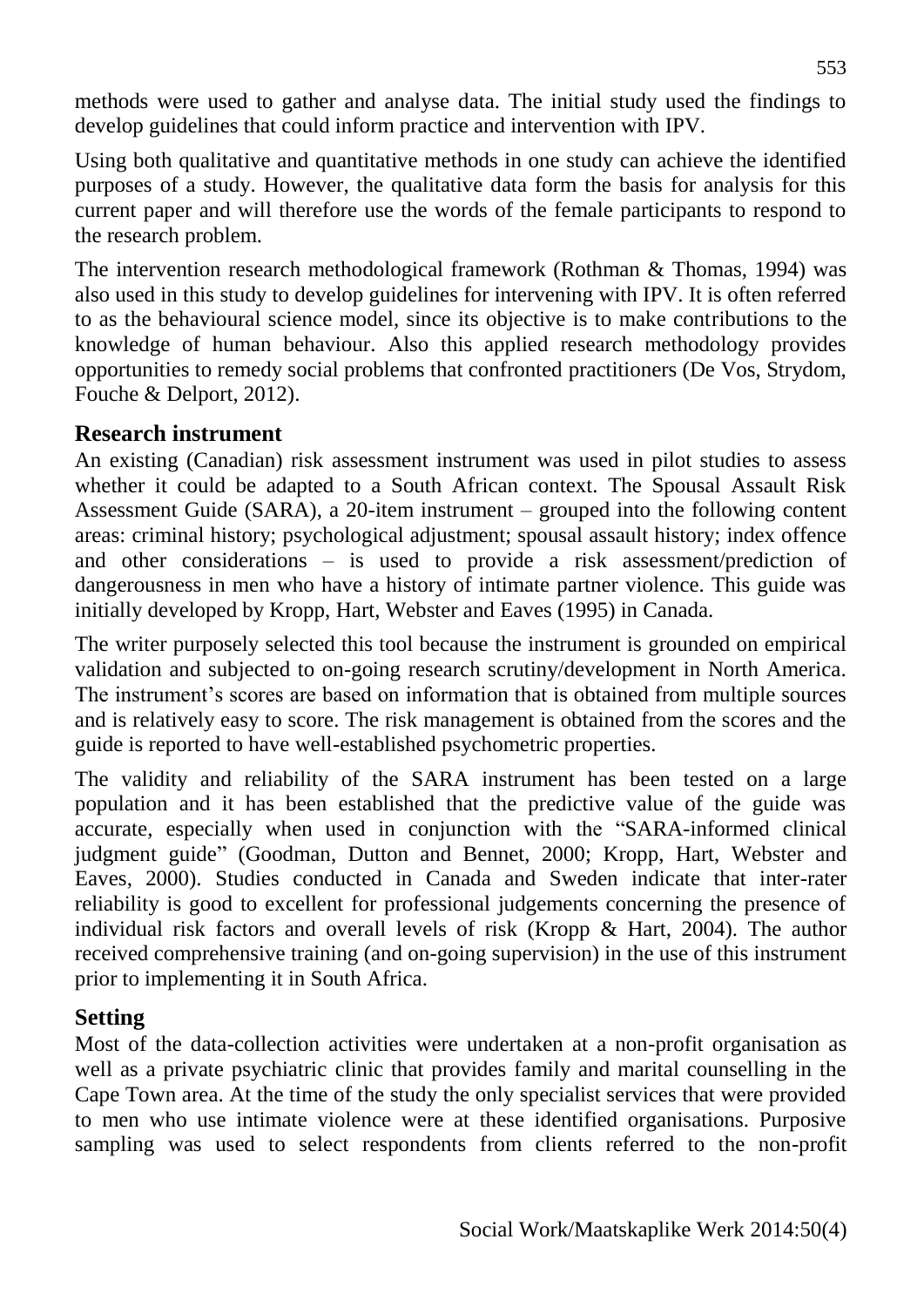organisation and intimate partner violence perpetrators whose partners were admitted to the psychiatric clinic.

Data were collected from the 47 female respondents through:

- Semi-structured interviews using the SARA assessment guide;
- Selecting those female respondents who sought intervention as a result of intimate partner violence despite being estranged, separated or divorced.

All the research activities with the female respondents were conducted at the psychiatric clinic in Kenilworth, Cape Town.

# **Population sample and sample size**

Eligibility criteria: the 47 female respondents were selected from those who sought intervention for intimate partner violence within a specific period. Only 27 of the female respondents, however, were intimate partners of the male respondents who participated in the study.

These respondents all originated from similar referral sources, namely psychiatrists, social workers, interdict clerks or having been admitted to a Kenilworth psychiatric clinic for treatment of depression or anxiety-related disorders.

# **Data analysis**

Creswell *et al.* (2011) provide a data analysis spiral that describes data management as the first loop in the spiral that begins the process. He further explained that at an early stage in the analysis, the researchers organise their data into file folders, index cards or computer files. This principle informed the way the qualitative data from the 47 female respondents were managed in order to develop a narrative outcome.

# **Validity, credibility and triangulation**

Pietersen and Maree (cited in Maree, 2014) caution that one of the threats to validity arises when instruments used in a study are not reliable. The risk assessment instrument (SARA) used in this study presented with proven reliability through rigorous research and scrutiny. Particular attention was paid to ensure that the reliability of the instrument remained intact during its adaptation for the purposes of the study.

Denzin (2006) identified four basic types of triangulation, namely investigator (involving multiple researchers), theoretical (multiple theoretical approaches to interpretation of the phenomenon), methodological (multiple methods of data collection and/or analysis) and data (multiple sources of data) triangulation.

Triangulation in this study occurred by including both quantitative (validation) and qualitative (inquiry) methodologies, strengthening the credibility of qualitative analyses and presented an alternative to traditional conceptualisations of methodological rigour as measured by criteria such as reliability and validity.

# **Ethical consideration**

Permission to implement the research was obtained from the Senate Higher Degrees committee, University of the Western Cape, as well as the various sites where the

Social Work/Maatskaplike Werk 2014:50(4)

554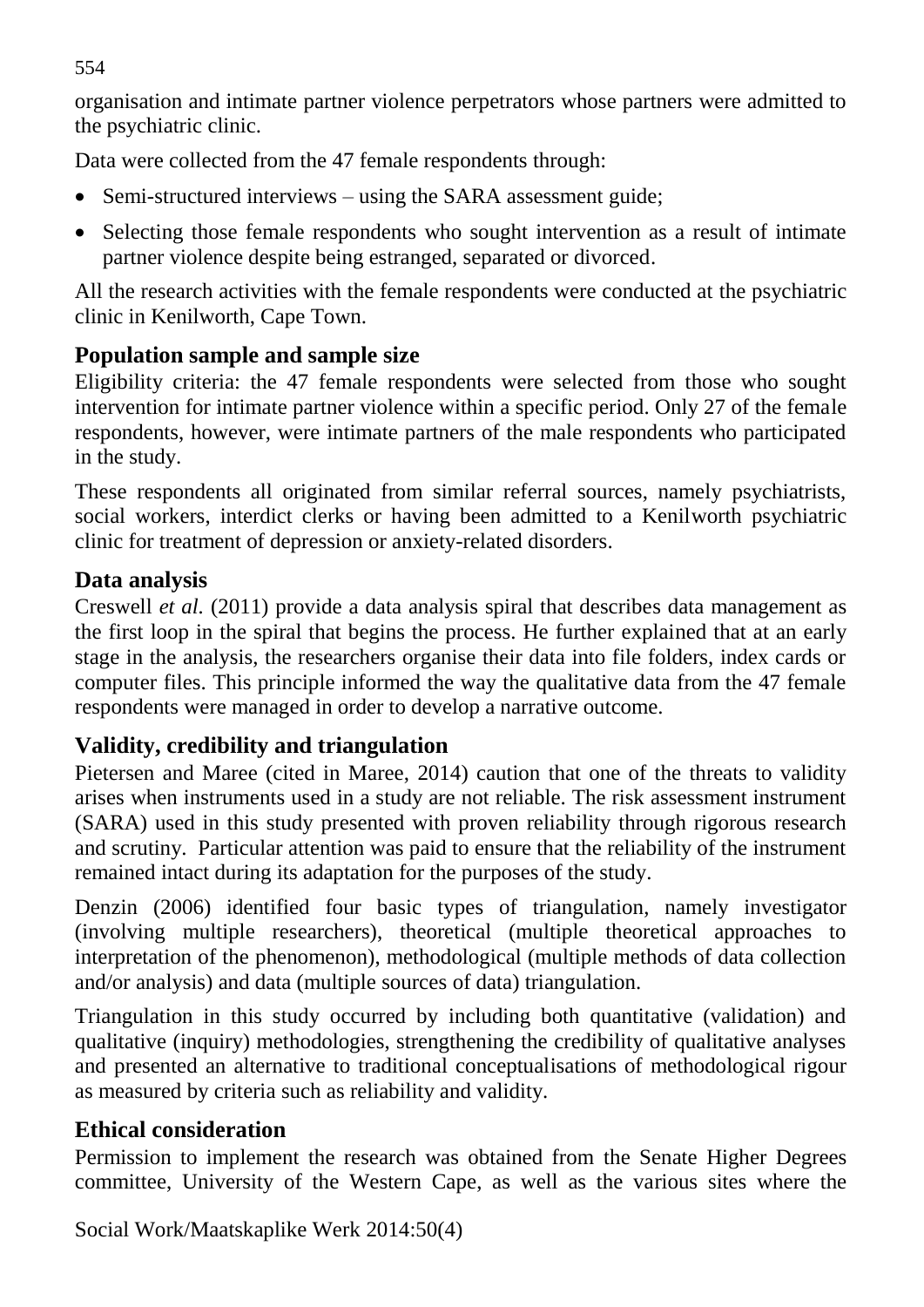research was conducted. The following key ethics principles were maintained in the process of conducting the present study:

- Commitment to uphold important principles and ethics of care;
- Informed consent and the use of consent forms:
- Autonomy consent was informed and participation voluntary;
- Confidentiality participants' right to privacy, confidentiality and anonymity were respected and formalised in writing;
- $\bullet$  Beneficence designing research that will be of benefit to participants;
- Integrity  $t$  he researcher protected the integrity and reputation of the research by ensuring that the research adhered to the highest standards. There was no discrimination involved in choosing participants based on sex, race, age, religion, status, educational background, physical abilities or judgment because of their behaviours;
- Storage all data relating to the study were organised, stored and managed to prevent loss, unauthorised access or divulgence of confidential information.

## **RESULTS**

The following categories of the SARA, namely the current offence; use of sexual assault/jealousy; the history of intimate partner violence and attitudes that condone or support intimate violence are presented and discussed. For the purpose of clarity, the words of both the male and female respondents are used to highlight these specific dynamics underlying the use of violence or controlling behaviour in the intimate relationship.

## **Current offence (index offence)**

The experiences reported by the female respondents concurred with the findings of the male respondents that current offences often included sexual battery, assault and sexual jealousy.

*"He used to check my underwear whenever I came from a shop steward meeting. He was convinced that I had been unfaithful to him with my male colleagues."* (Female respondent #5)

*"I resigned from my job after my husband handed out flyers at the funeral of my manager's mother, informing funeral goers that I had slept with my manager."* (Female respondent #12)

*"I showed her who is the boss and, yes, I did not take 'no' for an answer. I continued having rough sex with her despite the fact that she was crying."* (Male Respondent #18)

*"I forced anal sex on her because of her crap attitude."* (Male Respondent #37)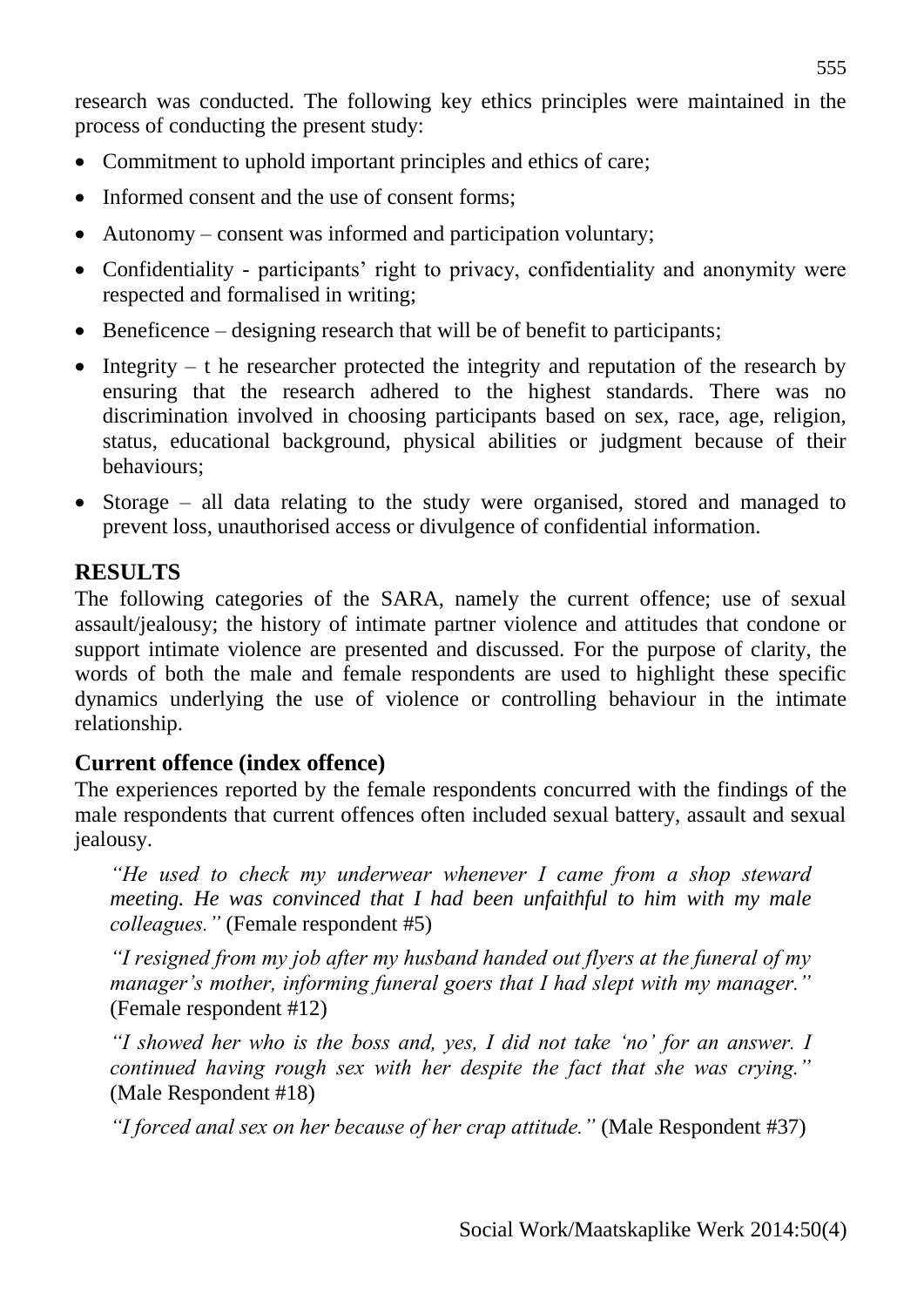*"I was too ashamed to tell my counsellor about the forced sex, because if you are married, you cannot refuse. He forced me to have sex soon after the birth of our child and I could not ask anyone if it was wrong to complain about it."* (Female Respondent, #9)

### **Sexual assault/sexual jealousy**

The results from the male respondents indicate that only three out of the 53 did not have a history of using sexual assault on, or showing sexual jealousy towards, their partners. One respondent's use of sexual assault and jealousy was listed on a protection order, but he denied the allegation against him. The other 49 respondents (94%) all admitted to using sexual assault and sexual jealousy during their intimidation of their partners. The sexual jealousy was described by both the male and female respondents as persistent accusations of sexual infidelity or immorality that were unfounded or lacked any grounds.

Respondent #53 highlights the escalation from thoughts of sexual jealousy to what constitutes intrusive, humiliating behaviour towards his intimate partner violence victim as follows:

*"I used to check what underwear she would choose for the day, wait until she returned from work so that I could check it for evidence of sexual unfaithfulness. Sometimes, I would take her 'soiled' underwear to her bosses to show what a whore she was."* (Male Respondent #53)

Many of the perpetrators who stop using physical assault may often resort to other forms of intimidation. The following themes also illuminate the use of sexual assault or sexual violence by the perpetrator.

*"My husband sent his friend into the bathroom while I was having a shower and I knew that I would be in danger if I did not have sex with this friend, while he watched."* (Female respondent #13)

*"He would tell me that I would be the cause if he raped my thirteen-year-old daughter, because I refused him sex, two weeks after the birth of our first son."* (Female respondent #18)

*"He never ever raped me. I was just not allowed to refuse under any circumstances."* (Female respondent #21)

*"Once the beatings stopped, he started sodomizing me regularly."* (Female respondent #20)

#### **Physical assault**

The data in this study show that 47 respondents out of the 53 (88%) had a history of physical assault against their intimate partners or significant others. One respondent added:

*"I used physical violence and control in all my relationships, but realised that I had a problem when I tossed my last wife out of the window of our second floor*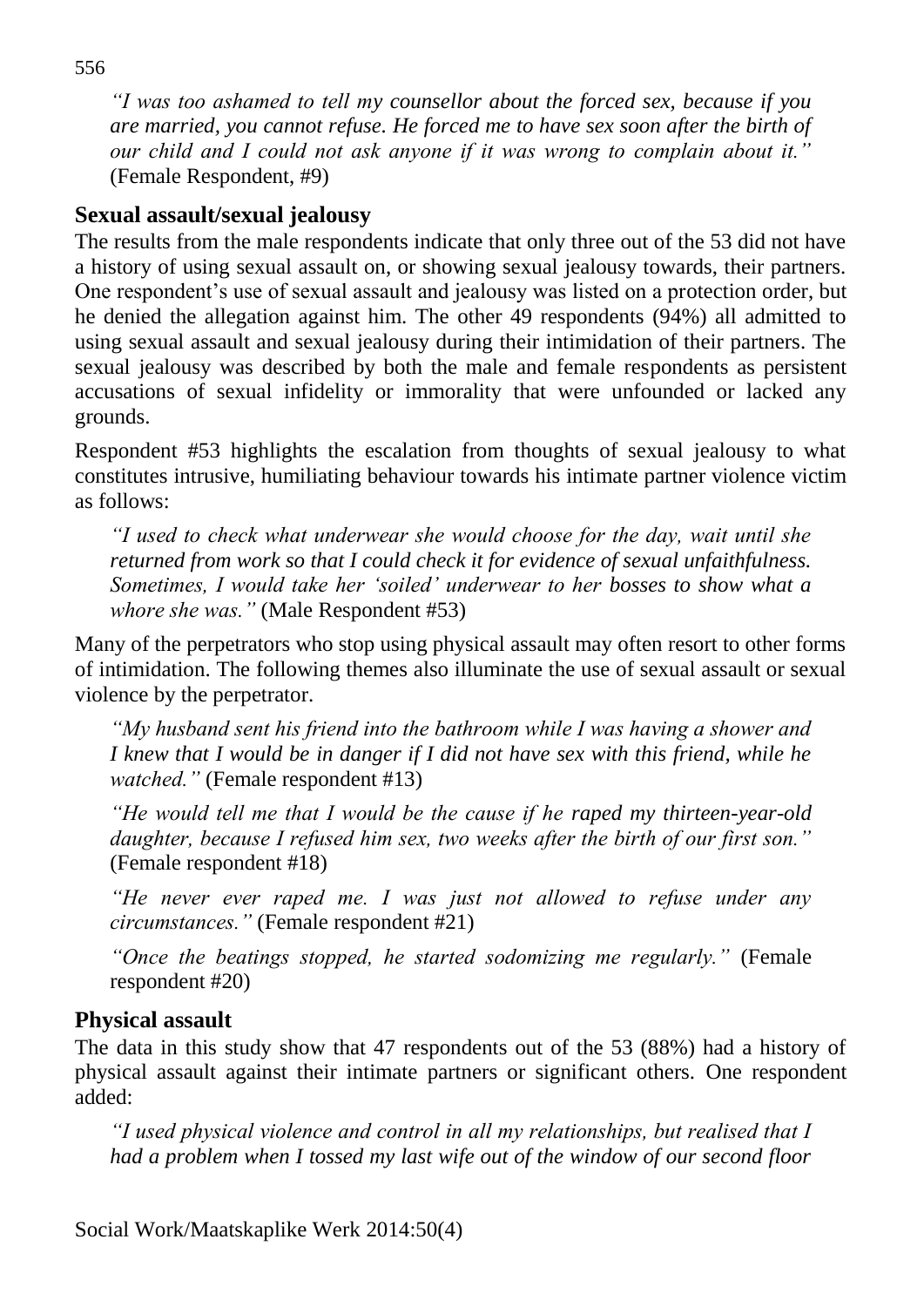## **Physical assault**

The data in this study show that 47 respondents out of the 53 (88%) had a history of physical assault against their intimate partners or significant others. The findings also supported the outcomes of many studies that show the index offence often includes the use of physical violence and assault, but that this does not occur in isolation from other forms of assaultive behaviour (in one episode). The findings also show that many perpetrators used some form of physical coercion or attack in prior, intimate relationships as well:

*"I used physical violence and control in all my relationships, but realised that I had a problem when I tossed my last wife out of the window of our second floor flat, because she would not serve the children breakfast when I told her to."*  (Male Respondent #20)

# **Intimate partner violence history**

The data in this section concur with the results obtained from the male respondents which showed that men who have used violence in other intimate relationships will continue to do so. The following words by the female respondents underscore this finding:

*"When we were courting, he started shoving me around, but the first beating came during my first pregnancy."* (Female respondent #4)

*"My husband swore at me in front of my work colleagues and when one of them protested, he beat him up and chased after him at high speed with me in the car. My colleague was too afraid to lay criminal charges against my husband out of concern for my safety ... the staff knew that he would make me pay."* (Respondent #14)

# **Attitudes that support/condone intimate partner violence**

The following themes and words of the respondents concur with the findings in the study exploring risk factors with male respondents. The words of the respondents further confirm that perpetrators of intimate partner violence lack the necessary empathy towards their victims that could deter ongoing violence, as well as the fact that the attitudes and beliefs that they hold maintain their violent responses.

*"He did not see me as a victim, but as his wife."* (Female respondent #22)

*"He was very angry because the therapist asked him who his victim was."* (Female respondent #22)

*"She wanted to wear the pants in the house and refused to listen to me ... so I had to teach her the hard way. She only listens once she gets hurt and does not know how to communicate with me."* (Respondent #12)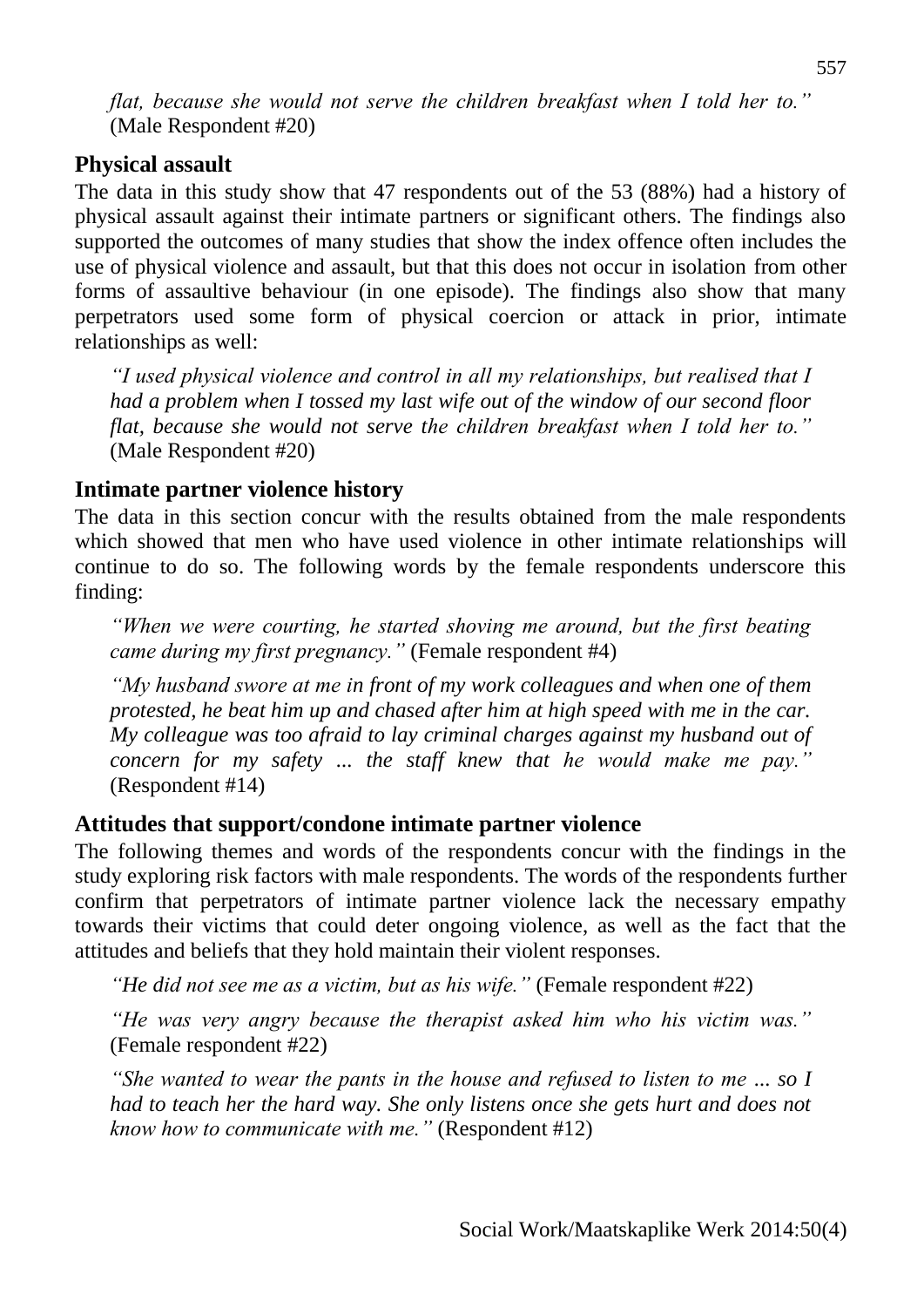These words concur with the overall findings that perpetrators of intimate partner violence do not necessarily regard their partners as victims of violence, although they could see other women who are beaten up as such.

*"I believed that I provoked his violence towards me."*(Several respondents made this point)

This overlaps with the results obtained from both the female and male respondents showing that many perpetrators hold values and beliefs that condone intimate partner violence. This theme also bears relevance to the items on the SARA that highlight the beliefs of the perpetrator. It further supports the category of attitudes, beliefs and values that condone or support spousal abuse.

## **DISCUSSION**

Research demonstrates that intimate partner and sexual violence contribute to many short- and long-term physical, mental and sexual health problems (Ganley, 1995; Heise & Garcia-Moreno, 2002; Jewkes, Sen & Garcia-Moreno, 2002; Logan & Cole, 2007; Randall, 1990).

Studies show that intimate violence rarely occur as isolated, stand-alone acts of violence and that there is often an overlap between physical and sexual violence (Breiding *et al.*, 2008, Ganley, 1991; Garcia-Moreno *et al.,* 2006; Hancox, 2012; Londt, 2014). In fact, Garcia-Moreno *et al*. (2005:1265) referred to this overlap as "substantial" and assert that more than half the women in their study who reported intimate violence disclosed either physical assault only or assault paired with sexual violence. The index offence is seemingly often accompanied by a range of assaultive behaviours towards the intimate partner (Breiding *et al.*, 2008).

Kropp *et al*. (1995:47) state that severe violence and sexual violence in the index offence are both associated with increased risk for future violence. This is supported by Garcia-Moreno *et al*. (2005), whose studies showed that 15-71% of women experience physical and/or sexual violence by an intimate partner during their lifetime. These findings of Garcia-Moreno *et al*. (2006) also confirmed that between 4% and 54% of respondents reported physical or sexual partner violence, or both, in the past year. Furthermore, these findings concur with Kropp *et al*. (1995), who cautioned that men who were more controlling would most likely be violent towards their partners.

## **Sexual assault/sexual jealousy**

Jealousy is an extremely important factor in men's violence against women (Puente & Cohen, 2003). Many survivors of IPV who disclose sexual abuse as part of their experiences with their partners report on accusations of sexual infidelity, or describe their partners are unusually jealous or preoccupied with their perceived unfaithfulness. Tjaden and Thoennes (2006) in their United States National Violence Against Women Survey showed that 43% of all female victims in their study reported rape by a current or former intimate partner. Often the accounts of sexual violence are paired with attitudes of sexual jealousy and a preoccupation that the partner may have been

558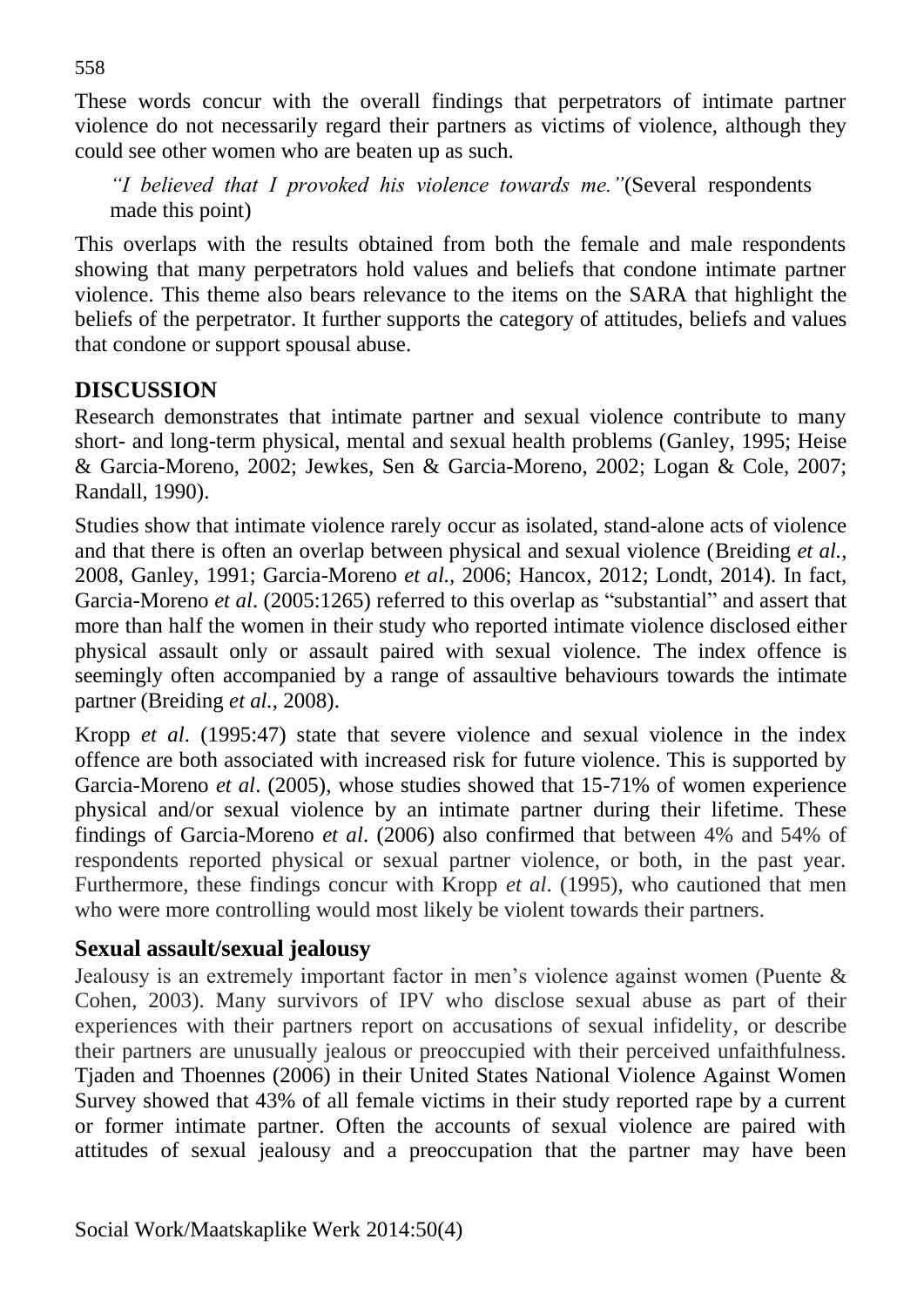unfaithful. The use of sexual violence (in varying degrees/forms) may be more prevalent in the strategies that the perpetrator uses to exercise control and power over his partner.

## **Attitudes that support/condone intimate partner violence**

Many authors emphasise that a number of socio-political, religious, cultural and personal attitudes differentiate between men who have assaulted their partners and those who have not (Kropp *et al*., 1995; Strauss, Gelles & Steinmetz, 1980; Hancox, 2012). The writer agrees with Kropp *et al*. (1995:47), who argue that there is a common thread across these attitudes that support or condone spousal assault – that implicitly or explicitly encourage patriarchy, misogyny and the use of violence to resolve conflicts.

#### **CONCLUSION**

The overall results gleaned from the female respondents concur with data that were generated from the semi-structured interviews with the male respondents. Although the writer has followed the data analysis spiral of Cresswell *et al*. (2011) with the female respondents and a quantitative approach with the male respondents, there appears to be congruence in the overall picture that has emerged. Both the words of the female respondents and the data from the male respondents confirm that:

- Assaultive behaviour does not occur in isolated acts;
- It is often paired with other forms of violence;
- Sexual assaults and the use of sexual jealousy are frequently used in IPV;
- Perpetrators may hold the attitudes and beliefs that serve to condone the use of IPV, whether it includes sexual violence or not.

Hancox (2012:72) cautions us "that South Africa currently holds the title of rape capital of the world" with headlines stating that "a woman is raped every 17 seconds". Such statistics are shocking and hard for many to comprehend. This is in spite of the fact that the country has laws that clearly make rape an offence. The situation is even more dire with regards to marital rape – a form of rape that is arguably the least recognised of all forms of rape. "One wonders whether the law is enough to deal with what appears to be an attitudinal problem more than anything" (Hancox, 2012:72).

The attitudes that condone the use of violence, especially sexual violence in an intimate relationship, hold specific implications for practice and intervention/prevention efforts. Outcomes of studies show that sexual violence is often delivered with other forms of tyranny and that perpetrators appear to hold views that their intimate partners are actually not victims of this type of violence because of the intimacy and nature of their relationship. It may not be helpful to ignore the implications of these attitudinal stances and belief systems if we are to intervene and break the cycle of violence. In the words of Hancox (2012:73) and many others, "legislative remedies on their own are not enough to keep women safe and protect them from admittedly one of the most serious threats to the bodily integrity and safety of South African women".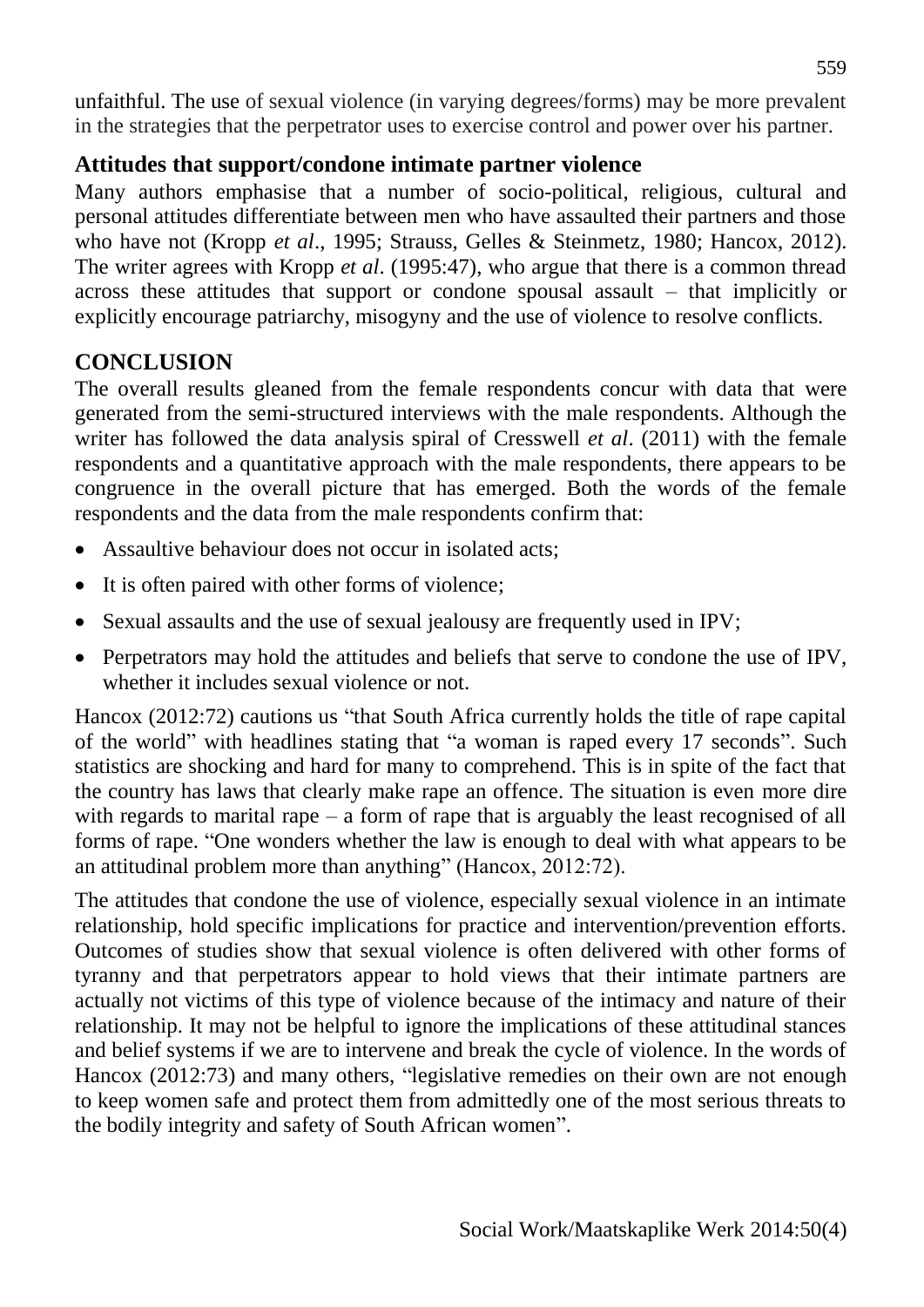#### **REFERENCES**

BERGEN, R.K. 1995. Surviving wife rape. **Violence Against Women***,* 1(2):117-138.

BLACK, M., BASILE, K., BREIDING, M., SMITH, S., WALTERS, M.L., MERRICK, M.T. & CHEN, J. 2011. **National Intimate Partner and Sexual Violence Survey (NISVS): 2010 Summary Report**. Atlanta, GA: Centers for Disease Control and Prevention.

BREIDING, M.J., BLACK, M.C. & RYAN, G.W. 2008. Chronic disease and health risk behaviors associated with intimate partner violence. **Annals of Epidemiology**, 18:538- 544.

BREIDING, M.J., CHEN, J. & BLACK, M.C. 2014*.* **Intimate partner violence in the United States – 2010***.* Atlanta, GA: National Center for Injury Prevention and Control, Centers for Disease Control and Prevention.

CAMPBELL, J., GARCÍA-MORENO, C. & SHARPS, P. 2004. Abuse during pregnancy in industrialized and developing countries. **Violence Against Women**, 10(7):770-789.

CARINGELLA-MacDONALD, S. 1997. Women victimized by private violence: a long way to justice. **In**: CARDARELLI, A. (ed), **Violence between intimate partners: patterns, causes and effects**. Boston, USA: Allyn & Bacon Publishers.

COKER, A.L., DAVIS, K.E., ARIAS, I., DESAI, S., SANDERSON, M., BRANDT, H.M. & SMITH P.H. 2002. Physical and mental health effects of intimate partner violence for men and women. **Journal of Preventive Medicine**, 23(4):260-268.

COKER, A.L., SMITH, P.H. & FADDEN, M.K. 2005. Intimate partner violence and disabilities among women attending family practice clinics. **Journal of Women's Health**, 14(9):829-838.

CRESSWELL, J., KLASSEN, A.C., CLARK, V.L.P. & SMITH, K.C. 2011. **Best practices for mixed methods research in the health sciences**. USA: National Office of the Institute of Health: Office of Behavioral and Social Sciences Research (OBSSR).

DE VOS, A.S., STRYDOM, H., FOUCHÉ, C.B. & DELPORT, C.S.L. 2012. **Research**  at grassroots: for the social sciences and human service professions (4<sup>th</sup> ed). Pretoria: Van Schaik Publishers.

DENZIN, N. 2006. **Sociological methods: a sourcebook** (5<sup>th</sup> ed). New Jersey: Aldine Transaction.

GANLEY, A. 1991. Impact of domestic violence on the defendant and victim in the courtroom. **In: Domestic violence: the crucial role of the judge in criminal court cases**. (A national model for judicial education). San Francisco, CA, USA: The Family Violence Prevention Fund.

GANLEY, A. 1995. **Review of intake interviews with batterers seeking treatment program, 1998-1994**. (Unpublished data).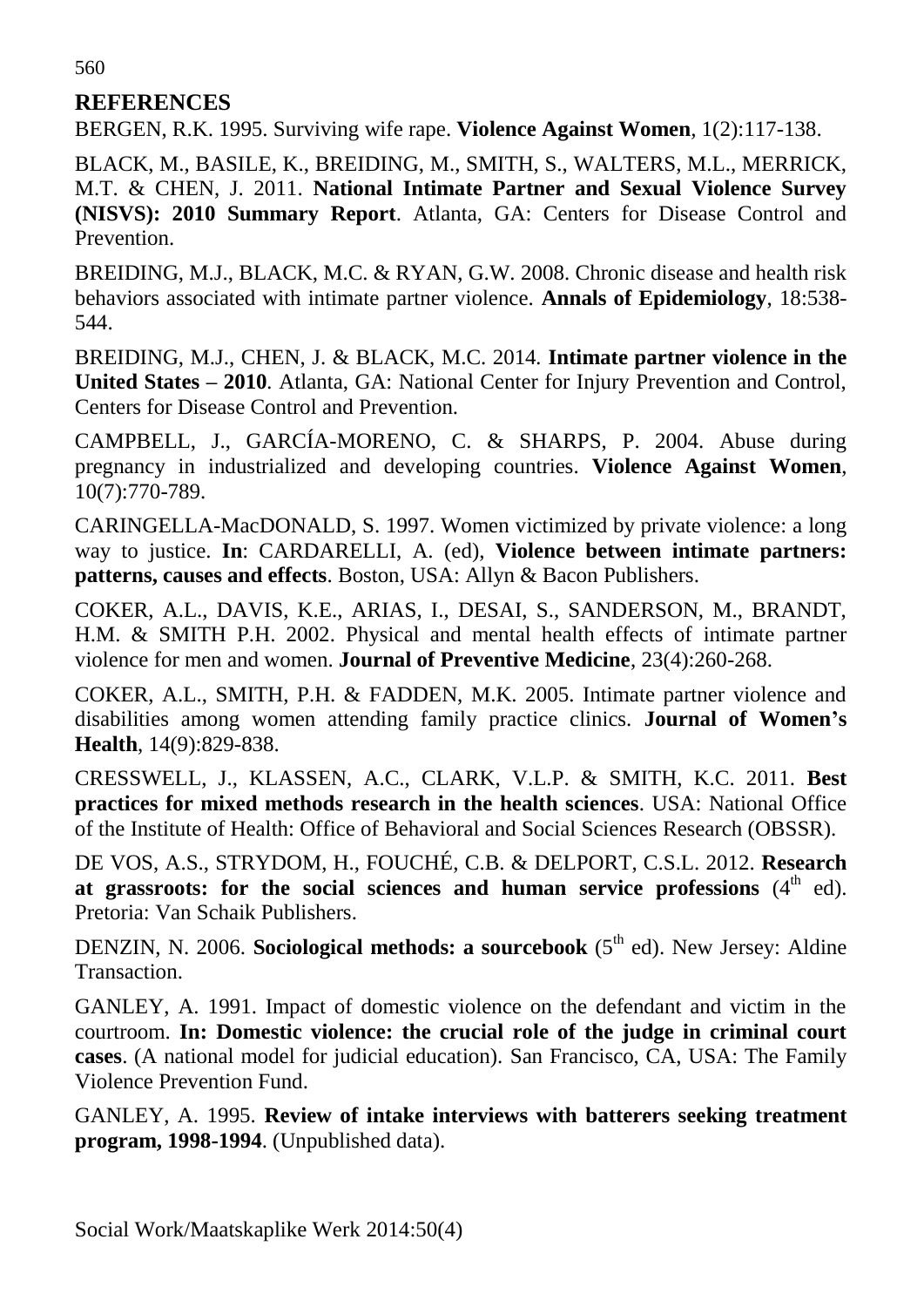GANLEY, A. 2009. **Domestic violence, parenting evaluations and parenting plans: practice guide for parenting evaluators in family court proceedings**. Seattle: King County Coalition Against Domestic Violence.

GARCIA-MORENO, C., JANSEN, H.A., ELLSBERG, M., HEISE, L. & WATTS, C.H. 2006. Prevalence of intimate partner violence: findings from the WHO multicountry study on women's health and domestic violence. **Lancet**, 368(9543):1260-1269.

GARCIA-MORENO, C., JANSEN, H.A.F.M., ELLSBERG, M., HEISE, L. & WATTS, C.H. 2005. **WHO multi-country study on women's health & domestic violence against women. Initial results on prevalence, health outcomes and women's responses**. Geneva: World Health Organization.

GOODMAN, A.L., DUTTON, M. & BENNETT, L. 2000. Predicting repeat abuse among arrested batterers: use of the danger assessment scale in the criminal justice system. **Journal of Interpersonal Violence**, 15(1):63-74.

HANCOX, G. 2012. Marital rape in South Africa; enough is enough. **Journal on African Women's Experiences**, 2(1):70-96.

HEISE, L. & GARCIA-MORENO, C. 2002. Violence by intimate partners. **In**: KRUG, E.G., DAHLBERG, L.L. & MERCY, J.A. (eds), **World report on violence and health**. Geneva: World Health Organization.

HOGUE, M.E., HOGUE, M. & KADER, S.B. 2009. Prevalence and experience among rural and pregnant women in Kwazulu-Natal, South Africa. **South African Journal of Epidemiological Infections**, 24(4):34-37.

IVANKOVA, N.V., CRESSWELL, J.W. & CLARK, V.L.P. 2014. Foundations and approaches to mixed methods research. **In**: MAREE, K. (ed), **First steps in research, revised edition**. Pretoria: Van Schaik Publishers.

JEWKES, R, SEN, P. & GARCIA-MORENO, C. 2002. Sexual violence. **In:** KRUG, E.G. (eds), **World report on violence and health**. Geneva: World Health Organization, 149-181.

KIELY, M., AYMAN, A.E., EL-MOHANDES, M.D., GANTZ, A. & McFARLANE, M. 2010. An integrated intervention to reduce intimate partner violence in pregnancy. **Obstetrics and Gynaecology**, 115:273-283.

KROPP, P. & HART, D. 2004. **The development of the Brief Spousal Assault Form for the Evaluation of Risk (B-SAFER): a tool for criminal justice professionals**. Department of Justice Canada, Research and Statistics Division.

KROPP, P.R., HART, S.D., WEBSTER, C.D. & EAVES, D. 1995. **Manual for the spousal assault risk assessment guide**. Vancouver, British Columbia, Canada: The British Columbia Institute Against Family Violence.

KROPP, P.R., HART, S.D., WEBSTER, C.D. & EAVES, D. 2000. The Spousal Assault Risk Assessment guide (SARA): reliability and validity in adult male offenders. **Law & Human Behaviour**, 24(1):101-118.